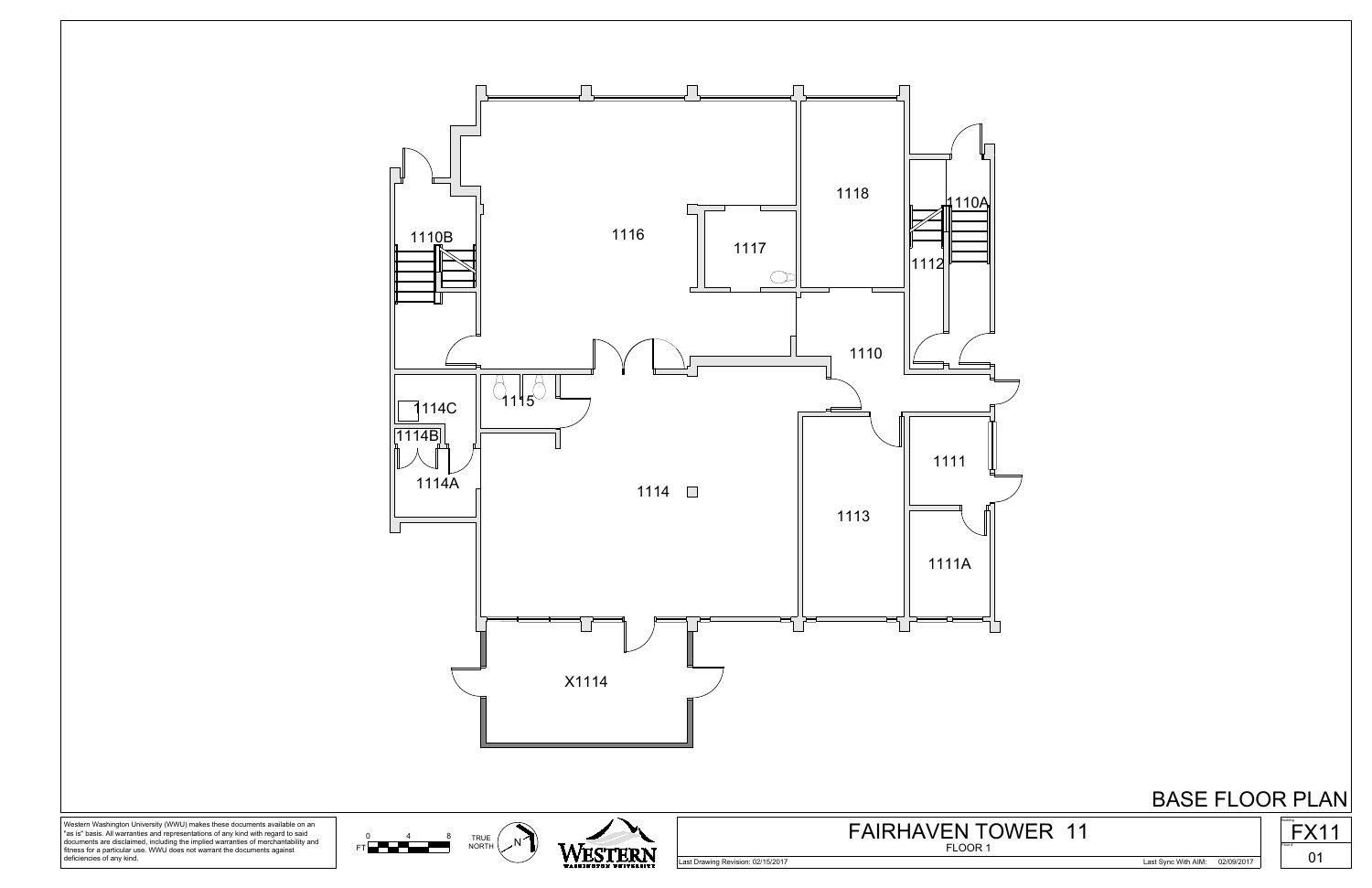



 $0$  4 8 TRUE  $\left($  N

 $FT$   $\rightarrow$   $\rightarrow$ 



Western Washington University (WWU) makes these documents available on an "as is" basis. All warranties and representations of any kind with regard to said documents are disclaimed, including the implied warranties of merchantability and fitness for a particular use. WWU does not warrant the documents against deficiencies of any kind.

Last Drawing Revision: 02/15/2017 Last Sync With AIM: 02/09/2017



## FLOOR 2 FAIRHAVEN TOWER 11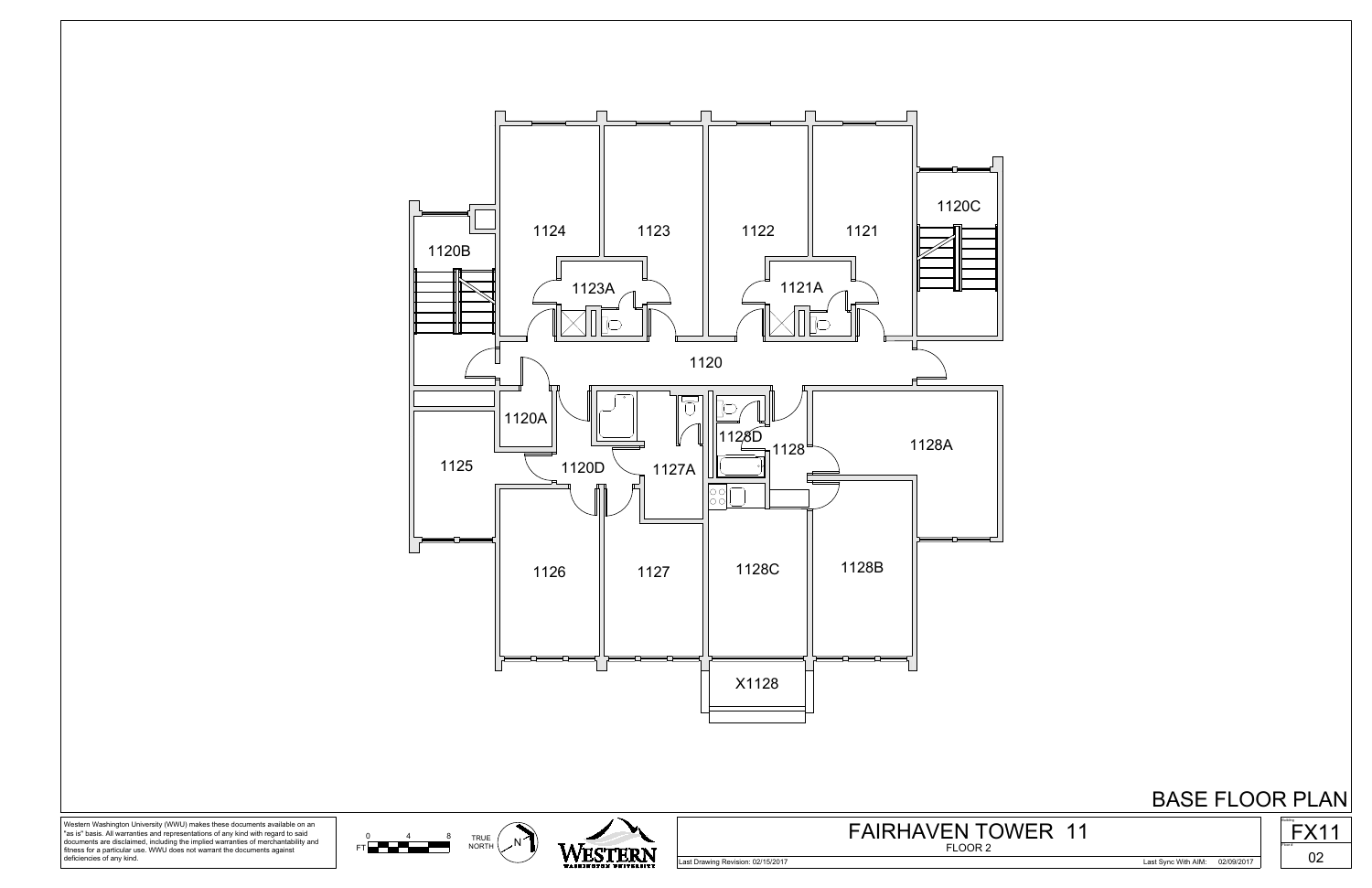

Western Washington University (WWU) makes these documents available on an "as is" basis. All warranties and representations of any kind with regard to said documents are disclaimed, including the implied warranties of merchantability and fitness for a particular use. WWU does not warrant the documents against deficiencies of any kind.

Last Drawing Revision: 02/15/2017 Last Sync With AIM: 02/09/2017

<sup>N'</sup> WESTERN

 $0$  4 8 TRUE  $\left($  N

 $FT$